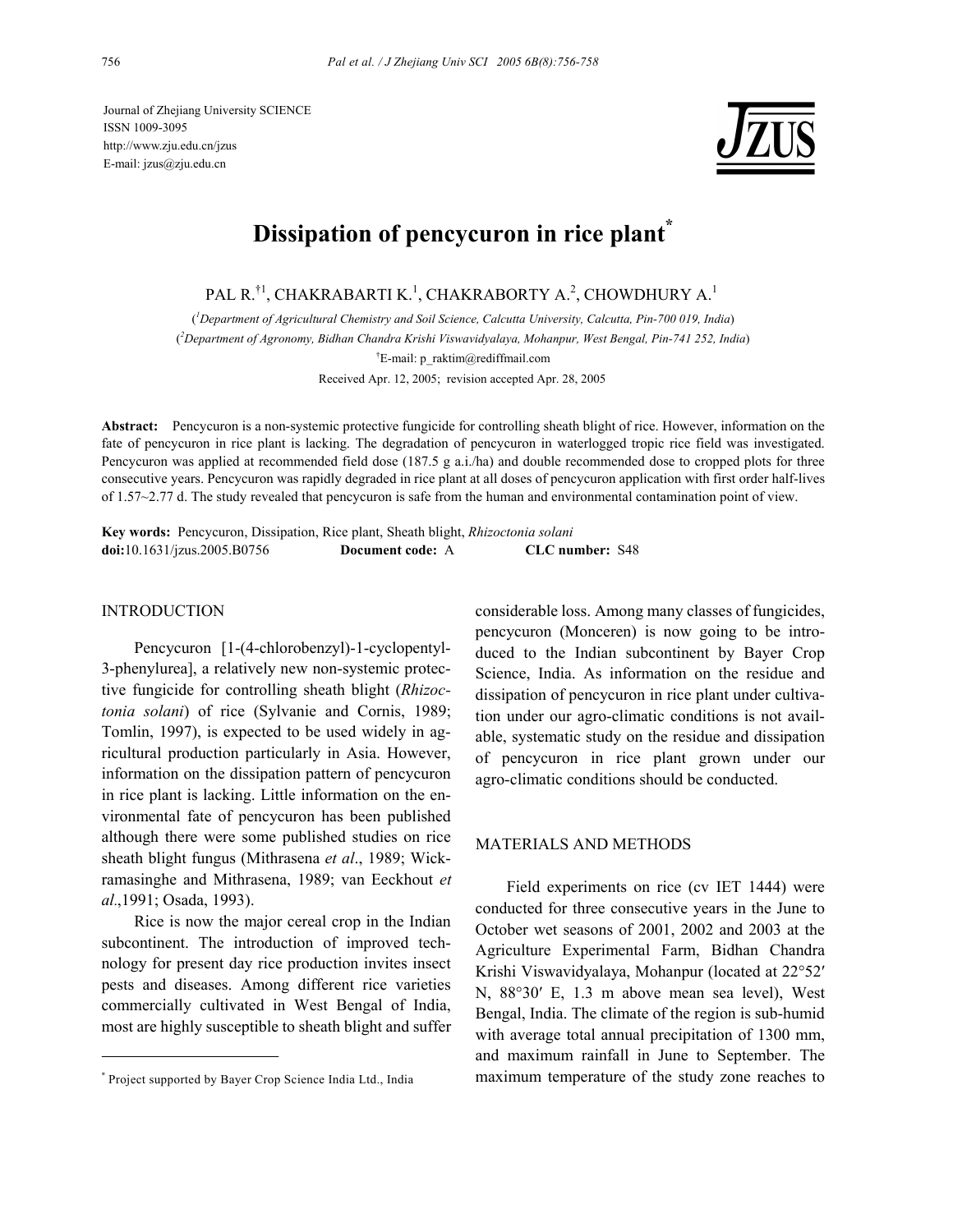about 38.6 °C in May and the minimum temperature reaches to 11.3 °C in January. Warm conditions (35.7 °C) and high humidity (94%) prevail during the rainy season.

The land was prepared by puddling with the help of a power tiller. Decomposed cow manure (DCM) applied at 10 t/ha seven days before rice transplantation contained dry weigh 14.0% organic C and 1.36% total N at pH 7.4. All the plots received a recommended dose of 60:30:30 N, P and K ha<sup>-1</sup> in the form of urea, single super phosphate and muriate of potash. The half dose of N and full dose of P and K were applied as basal fertilizers. The remaining half dose of N was applied 21 d after rice seeding transplantation. High yielding rice variety IET-1444 seedings (23, 24 and 27 d old in the year 2001, 2002 and 2003, respectively) were transplanted in rows 20 cm apart and 15 cm between hills. Each hill contained three seedlings. Pencycuron 250 SC obtained from Bayer Crop Science India Ltd. was applied at recommended field dose (187.5 g a.i./ha) and double recommended dose. The 1st and 2nd spray of pencycuron were given at 33 and 49 (in the year 2001), 35 and 50 (in the year 2002) and 34 and 48 (in the year 2003) day after transplantation respectively. Treatments were replicated three times in a randomized complete block design.

Pencycuron was quantified using high performance liquid chromatography (HPLC 1050 Hewlett Packard equipped with UV detector and 3392A integrator). For recovery studies, rice plants were fortified with acetone solution of pencycuron to obtain concentrations corresponding to different doses. The samples were immediately extracted three times with 100 ml of acetone on an electric blender for 5 min. After centrifugation at 3000 r/min for 10 min, the extracts were combined and pencycuron was partitioned in CHCl<sub>3</sub>  $((100+50+50)$  ml). The CHCl<sub>3</sub> layer was evaporated to dryness, rinsed with HPLC grade methanol and filtered  $(0.2 \mu m)$  for direct HPLC analysis. Pencycuron was separated on an Intersil 150 mm×4.6 mm ODS 2, 5  $\mu$ m (RPC<sub>18</sub> column) using a mobile phase of methanol and water (90:10) at a flow rate of 1 ml/min and column temperature at 40 °C. Quantification was performed against pencycuron standard at a wavelength of 240 nm. Under this condition the retention time of pencycuron was 3.2 min, the limit of detection was 0.01 mg and the sensitivity

of the method was 0.005 mg/kg. The average recovery was 90.0%~93.4% for pencycuron with relative standard deviations ranging from 2.5~3.0. Determination of pencycuron residues in the treated samples was carried out as per the recovery study.

## RESULTS AND DISCUSSION

Data on the initial deposits, dissipation percentage, half-life values and regression equation of pencycuron residues in rice plant following the application @ 187.5 g a.i./ha  $(T_1)$  and 375.0 g a.i./ha  $(T_2)$ are presented in Table 1.

The initial deposit of pencycuron after two hours spraying was found to be 0.0190~0.0204 and 0.0386~0.0440 mg/kg irrespective of the seasons for the treatments  $T_1$  and  $T_2$  respectively. The loss of residues over a period of time showed steady dissipation from  $67.62\% \sim 95.10\%$  within 7 d. The residue level fell below detectable limit on the 10th day for  $T_1$ and 15th day for  $T_2$ .

The dissipation of pencycuron residue followed first order reaction kinetics in all the doses as a straight line was obtained in each case when log values of the residue were plotted against different time intervals. From this study it appeared that the rate of dissipation was independent of initial deposit and that the half-life  $(T_{1/2})$  of pencycuron varied from 1.57~2.77 d irrespective of the seasons and application rate.

For the untreated control, no residues of pencycuron were detected irrespective of the seasons and in grain, husk and straw at harvest. During the experiment no phytotoxicity was observed for any of the treatments. The half-lives of pencycuron in rice were observed to be short and should be of no concern regarding contamination of the food chain and environment.

## ACKNOWLEDGEMENTS

The author is grateful to the Department of Agricultural Chemicals, Bidhan Chandra Krishi Viswavidyalaya, India for excellent technical assistance.